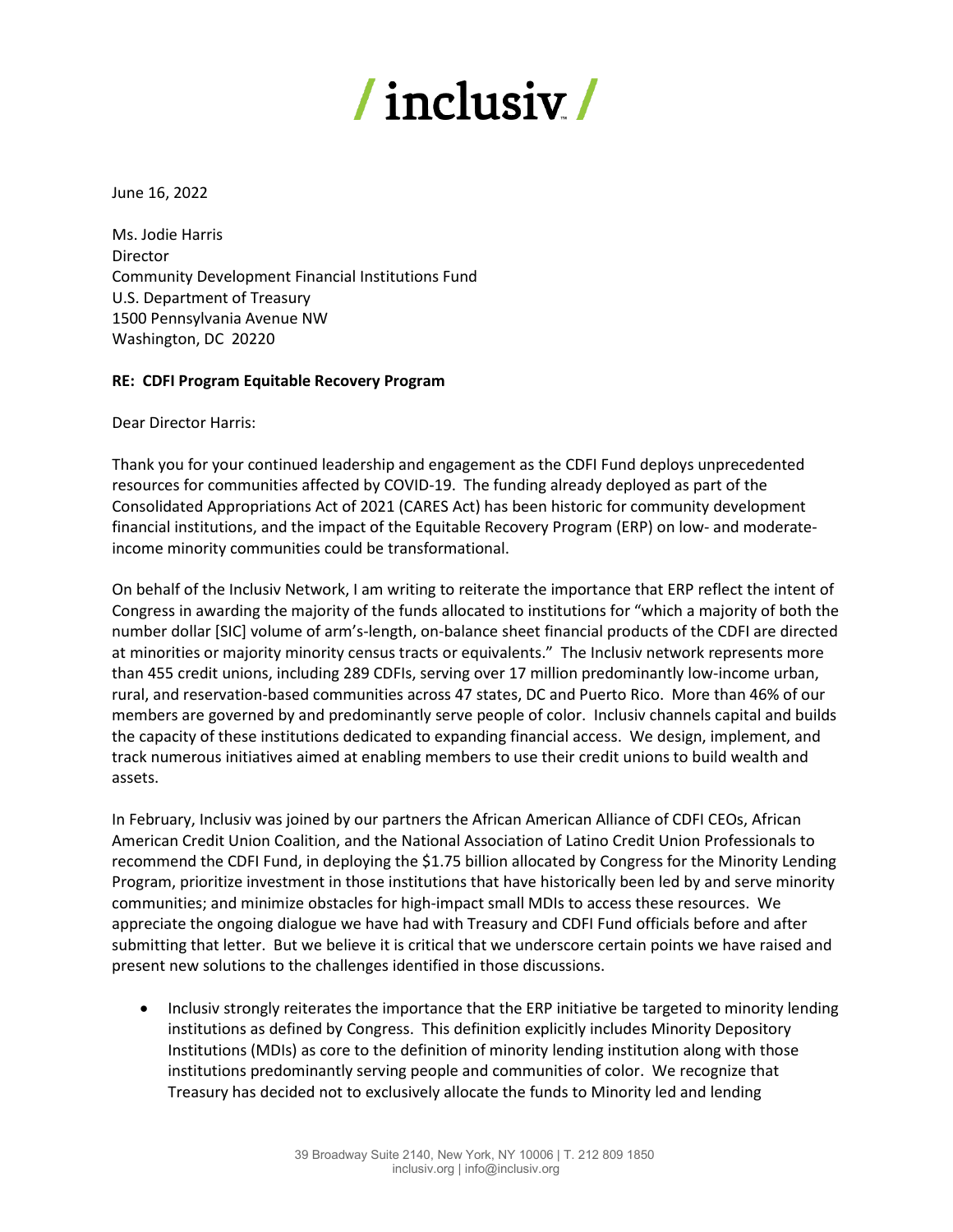

institutions. We are concerned that if we do not center MDIs and other minority led CDFIs, these historically disinvested institutions will continue to be pushed to the margins of investment and resources. Inclusiv disagrees with Treasury's decision and we want to point out that MDIs have been an accepted definition amongst banking regulators since at least the Financial Institutions Reform, Recovery and Enforcement Act of 1989. And regulators have demonstrated that this designation offers an opportunity to acknowledge and actively address the historic disinvestment in these institutions and the communities they serve. We urge Treasury to reconsider moving away from a Minority Lending Institution definition, but if the application is open to a wider range of CDFIs, we seek explicit criteria that prioritizes those institutions led by and predominantly serving communities of color now.

- The Fund has indicated that ERP must be limited only to certified CDFIs by the statute. This accounts for less than 20% of all MDI credit unions and effectively excludes roughly 400 MDIs. Inclusiv understands that the CARES lists "certification status" as an *example* of criteria that can be considered, alongside "status as a Minority Lending Institution". When it comes to Minority Lending Institutions, the Fund explicitly includes "non-MDI status", but when it comes to certification, they have chosen to bar organizations with "non-certified" status.
- If the ERP program does not provide an explicit targeting of resources to minority lending institutions, the Fund could still comply with the intent of Congress by allocating a substantial portion of the resources to institutions based on size and historic investment levels. Among the credit union sector, the best proxy is to direct a substantial amount of these resources to CDFIs with assets under \$100MM. More than 70% of minority designated credit unions are under \$100MM and more than 90% of African American CUs are under \$100MM. Our analysis further suggests that prioritizing those CDFIs most active in communities of color that have never had previous access to the Fund's Financial Assistance awards would help to correct historic disinvestment in these institutions.
- Administratively, we recommend the CDFI Fund take steps to increase the pool of MDIs that apply for and access the Fund. Specifically, we urge the Fund to prioritize and expedite pending CDFI certification applications submitted by minority led CDFIs. We also encourage the CDFI Fund to split the pool of funds into two rounds to allow for more MDIs to see the success of their peers in round one. This would be a catalyst for more MDIs to complete the certification process and seek ERP funds in a subsequent round.

We ask the CDFI Fund to exercise its authority to ensure that MLIs are the primary beneficiaries of ERP funds and to address the challenges minority depositories have in achieving and maintaining CDFI certifications. From Puerto Rico to Hawaii, minority CDFIs serve as anchors in their communities and provide vital access to capital for their members, and the CDFI Fund can ensure its programs are accessible to these institutions.

The membership of Inclusiv appreciates this opportunity to share our concerns in order to maximize the effectiveness of the Equitable Recovery Program for the benefit of the most-underserved communities in the nation. We look forward to future discussions on this critical issue. If you have any questions,